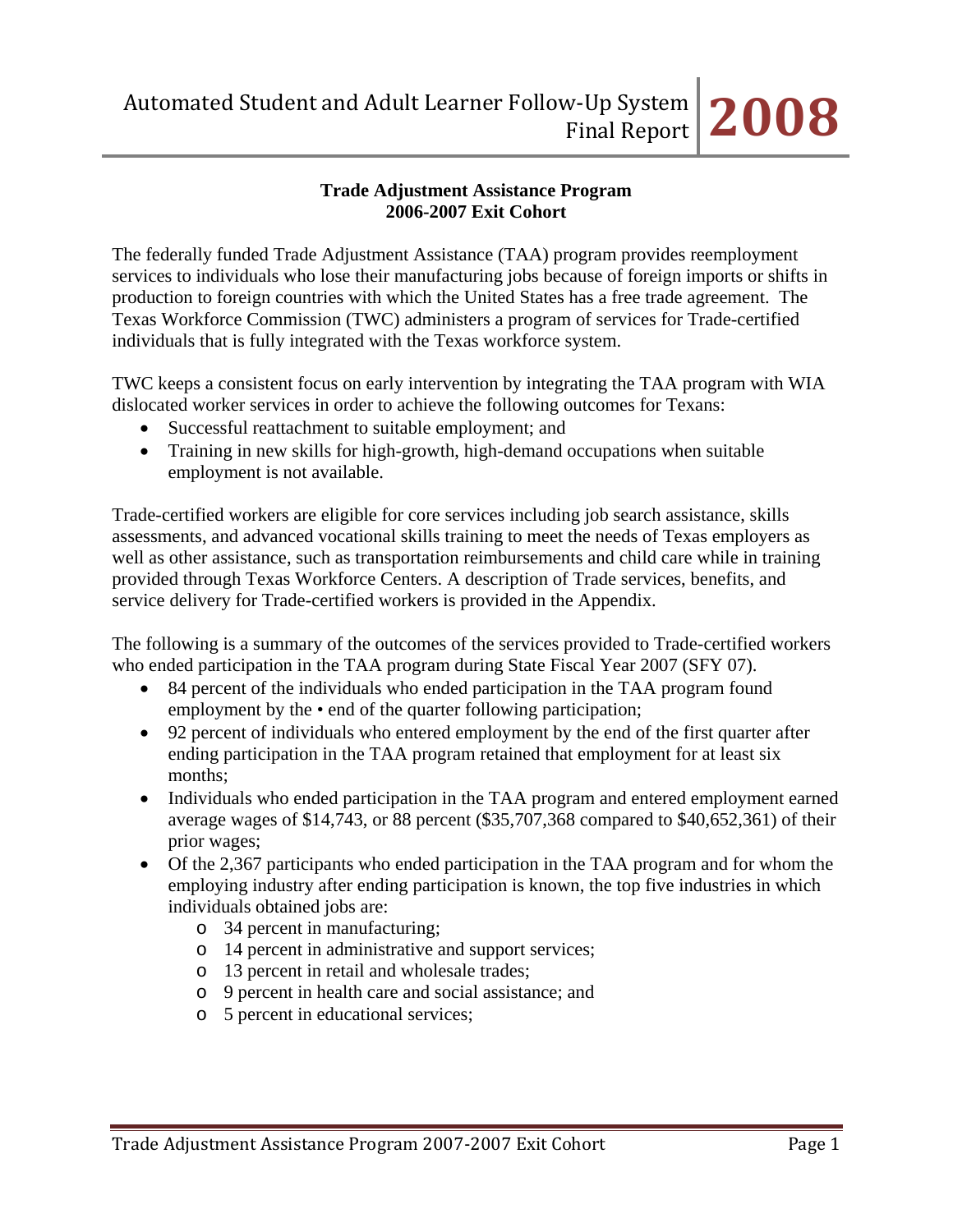- Of the 1,547 individuals who ended participation in the TAA program after being enrolled in TAA-approved training:
	- o 91 percent participated in vocational training that also may have included English as a Second Language (ESL) training or other remedial programs (data does not specifically identify remedial training that has been integrated with a vocational program);
	- o 26 percent participated in a remedial education program that was delivered separately from vocational training; and
	- o 17 percent participated in both vocational training and a separate remedial education program.

Authorization for the TAA program expired October 1, 2007. A reauthorization bill was passed by the U.S. House of Representatives, and a companion bill is pending in the U.S. Senate. Funds were appropriated to continue the program under the existing regulations until reauthorization legislation is passed.

# **Seed Records**

The Labor Market and Career Information (LMCI) division of TWC received 8,959 duplicate seed records for the TAA program from The Workforce Information System of Texas (TWIST). Each seed record represents a unique combination of a client Social Security Number (SSN) and a program service they received. Because many clients received more than one service, the input file included the same SSN multiple times. We grouped the records by SSN and service codes, deleted records with registration and exit dates outside the period studied for this report, and were left with 8,377 usable duplicate seed records.

Many TAA participants receive several services while utilizing the program. We unduplicated the records by SSN to get an accurate count of the individuals served and we were left with 6,827 records. Records with erroneous SSNs were removed, leaving 6,684 usable, unique records for the TAA exit cohort.

The seed records were then linked to the UI Wage Records database for the  $4<sup>th</sup>$  quarter of 2007 to determine employment and earnings. Earnings were summed across unique SSN and the 4-digit North American Industry Classification System (NAICS) code of the employer that paid the highest wages was retained for analysis. Individuals found earning more than \$25,000 in the snapshot quarter were identified and these records were removed from analysis, based on the likelihood of inaccurate wage record data and to reduce the possibility of inappropriately skewing statistical measures of central tendency.

Supplemental employment linkages were performed with the Federal Employment Data Exchange System (FEDES), which includes the U.S. Department of Defense (DOD), the U.S. Office of Personnel Management (OPM), and the U.S. Postal Service (USPS).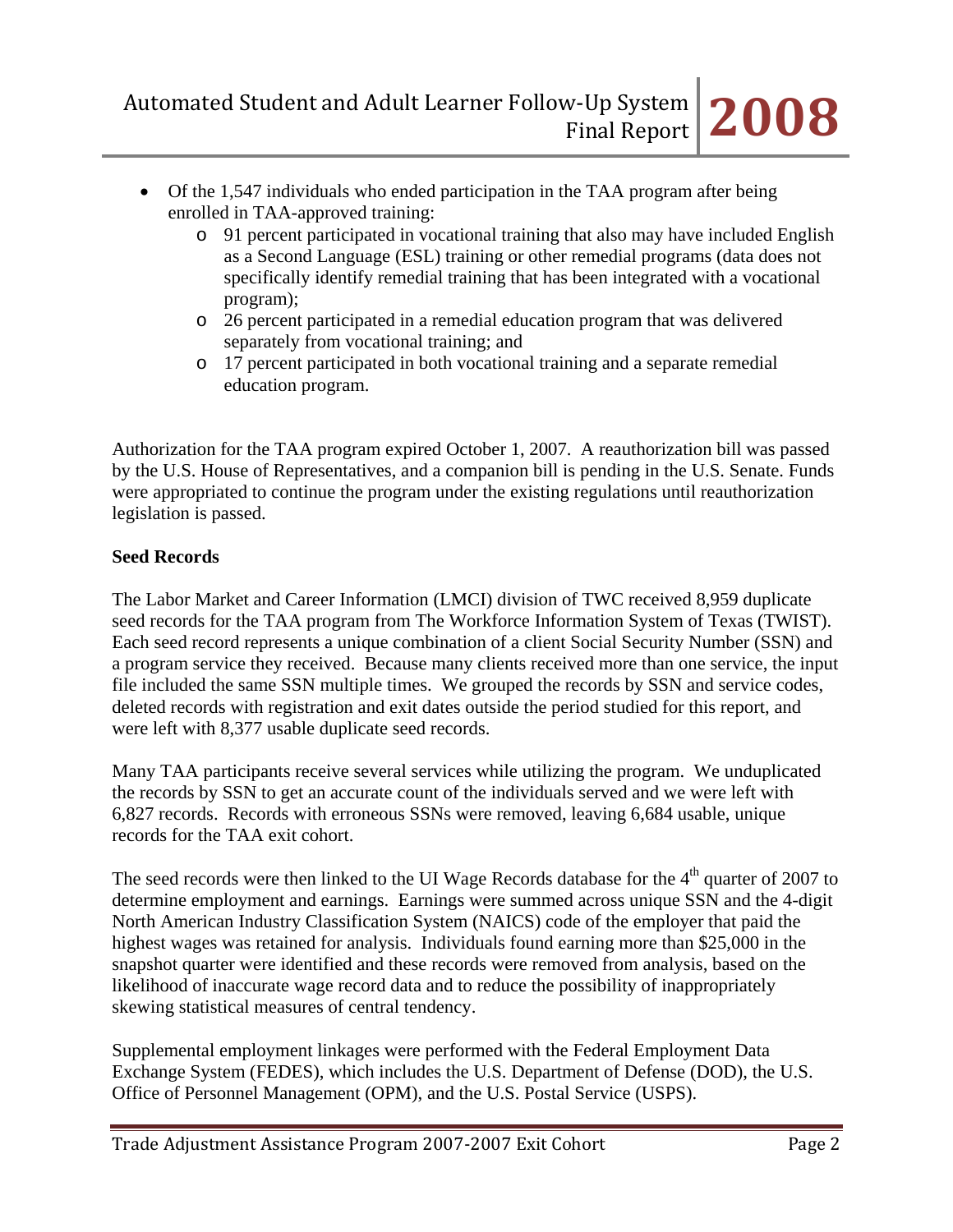The seed records were also sent to the Texas Higher Education Coordinating Board (THECB) for linkage to the public postsecondary master enrollment records for the fall semester of 2007. This linkage is used to locate any former TAA program participants who are pursuing higher education at a public postsecondary institution in Texas and therefore may not be found working.

Finally, the seed records were linked to the Texas Department of Criminal Justice (TDCJ) and the Texas Bureau of Vital Statistics (TBVS) in order to determine if any former program participants were either incarcerated or deceased, respectively. All records with positive matches to either of these two databases have been excluded from subsequent analysis. There were 6,645 records retained for analysis after all exclusions.

# **Results**

The results for this report have been ranked in descending order *with the cohort total included.* This was done so one can see where labor market outcomes for various participant groups lie in relation to the labor market outcomes for the entire cohort.

Table 1 shows employment for all TAA participants by TAA Group for the 4<sup>th</sup> quarter of 2007 (4Q2007). Participants in the training group had the highest employment with 72.1 percent employed, while overall employment of the cohort was 64.9 percent. Participants assigned to the Employment Services (ES) group, who are also part of the Employment Services cohort and are included in the analysis of the ES exit cohort, had employment of 62.7 percent.

|                  |       | N       | $\%$    |
|------------------|-------|---------|---------|
| <b>TAA Group</b> | N     | Working | Working |
| Training         | 1,543 | 1,113   | 72.     |
| Total            | 6,645 | 4,314   | 64.9    |
| ES               | 5,102 | 3,201   |         |

**Table 1. Employment for All TAA Participants by TAA Group**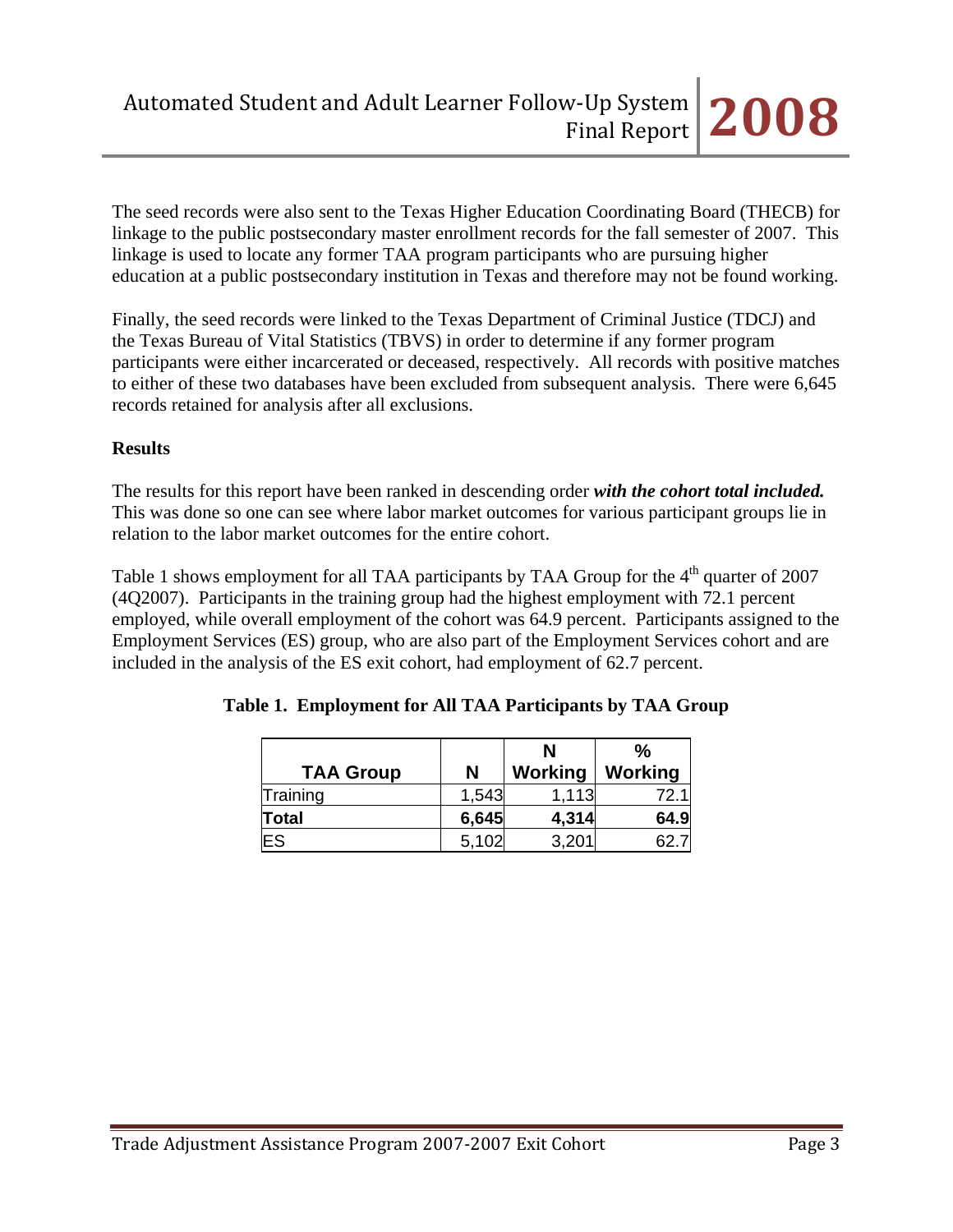We see in Table 2, which shows median quarterly earnings for all TAA participants by TAA Group, that participants in the ES category had the highest median quarterly earnings with \$6,640. This is most likely because trade-affected workers who are deemed to possess knowledge, skills, and abilities sufficient for finding suitable replacement employment are assigned to the ES group. Median earnings for the entire TAA cohort were \$6,048 in 4Q2007, while participants in the Training group earned \$4,870.

| <b>TAA Group</b> | Ν     | N<br>Working | <b>Median</b><br><b>Earnings</b> |
|------------------|-------|--------------|----------------------------------|
| ES               | 5,102 | 3,201        | \$6,640                          |
| Total            | 6,645 | 4,314        | \$6,048                          |
| Training         | 1,543 | 1,113        | \$4,870                          |

|  |  | Table 2. Earnings for All TAA Participants by TAA Group |  |  |
|--|--|---------------------------------------------------------|--|--|
|  |  |                                                         |  |  |
|  |  |                                                         |  |  |

Table 3 shows employment for participants in the Training group by various demographic categories. There were slightly more females than males in the training group. Male participants in the training group had employment of 77.6 percent during the  $4<sup>th</sup>$  quarter of 2007 (4Q2007). There were 67.2 percent of female participants found working during the same period.

When examining the racial sub-groups without regard to ethnicity of Training group participants, Native Americans had the highest employment with 87.5 percent employment in 4Q2007. Blacks had the second-highest employment with 82.4 percent.

Sixty percent of the Training group had at least a high school diploma or the equivalent upon entering the TAA program (Table 3). Individuals entering the program with more than a high school diploma but less than a baccalaureate degree had the highest employment in the snapshot quarter with 77.2 percent working. Participants exiting the program with a baccalaureate degree or the equivalent had the highest employment in 4Q2007 with 75.0 percent employed.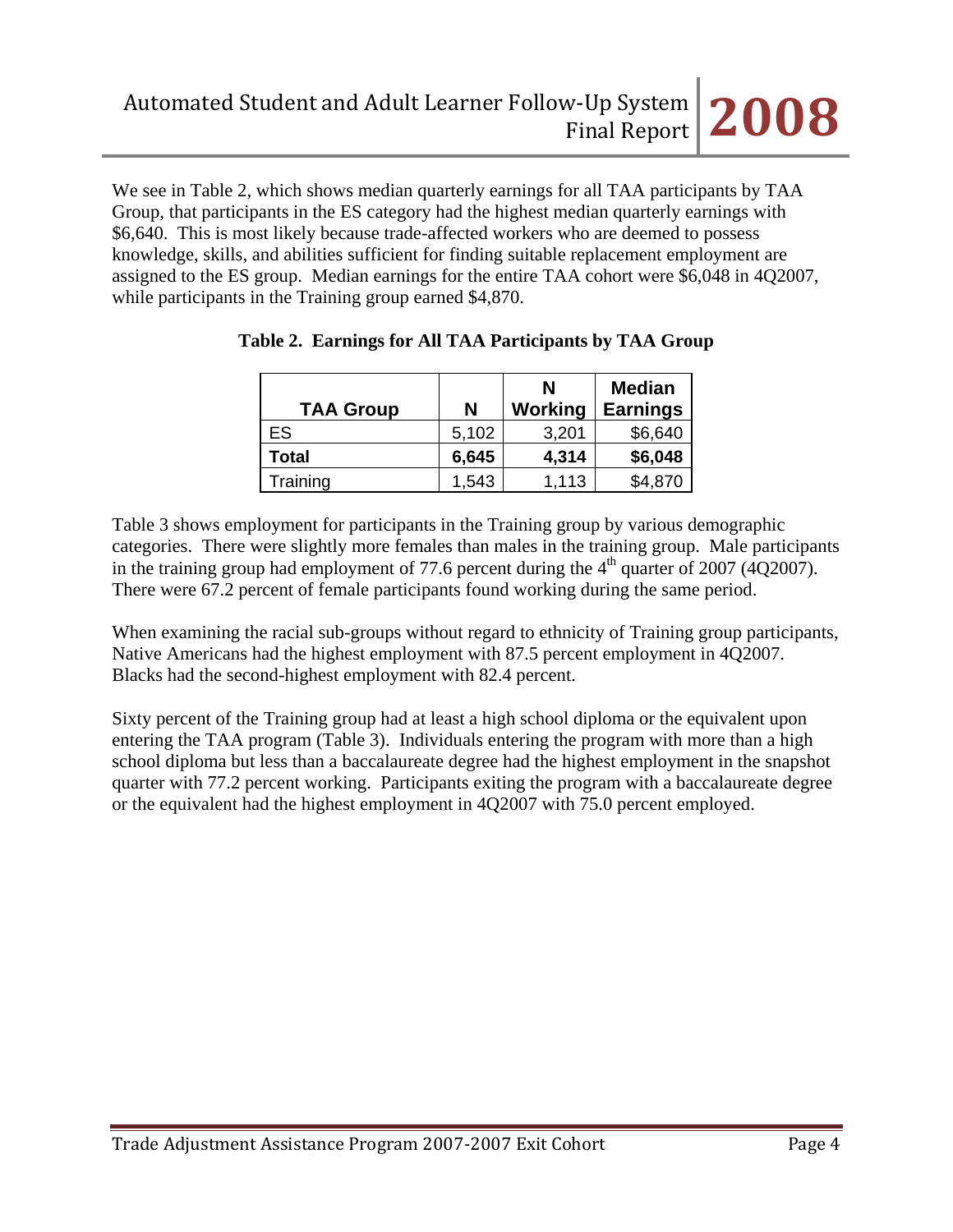

| Category                   | N                                                                                              | <b>N</b> Working | % Working |  |  |
|----------------------------|------------------------------------------------------------------------------------------------|------------------|-----------|--|--|
| Gender                     |                                                                                                |                  |           |  |  |
| Male                       | 738                                                                                            | 573              | 77.6      |  |  |
| <b>Total</b>               | 1,543                                                                                          | 1,113            | 72.1      |  |  |
| Female                     | 801                                                                                            | 538              | 67.2      |  |  |
| Unknown                    | n/a                                                                                            | n/a              | 50.0      |  |  |
| Race                       |                                                                                                |                  |           |  |  |
| Native American            | 8                                                                                              | 7                | 87.5      |  |  |
| <b>Black</b>               | 91                                                                                             | 75               | 82.4      |  |  |
| White                      | 601                                                                                            | 455              | 75.7      |  |  |
| <b>Total</b>               | 1,543                                                                                          | 1,113            | 72.1      |  |  |
| Asian                      | 147                                                                                            | 103              | 70.1      |  |  |
| Other/Unknown              | 694                                                                                            | 472              | 68.0      |  |  |
| Hawaiian Native or Pacific |                                                                                                |                  |           |  |  |
| Islander                   | n/a                                                                                            | n/a              | 50.0      |  |  |
| <b>Education at Entry</b>  |                                                                                                |                  |           |  |  |
| More than HS               | 193                                                                                            | 149              | 77.2      |  |  |
| High School/GED            | 927                                                                                            | 686              | 74.0      |  |  |
| <b>BA</b> and above        | 44                                                                                             | 32               | 72.7      |  |  |
| <b>Total</b>               | 1,543                                                                                          | 1,113            | 72.1      |  |  |
| Elementary/ESL             | 368                                                                                            | 239              | 65.0      |  |  |
| No grade                   | 11                                                                                             | 7                | 63.6      |  |  |
| <b>Education at Exit</b>   |                                                                                                |                  |           |  |  |
| BA and above               | n/a                                                                                            | n/a              | 75.0      |  |  |
| No grade                   | 698                                                                                            | 506              | 72.5      |  |  |
| More than HS               | 820                                                                                            | 592              | 72.2      |  |  |
| <b>Total</b>               | 1,543                                                                                          | 1,113            | 72.1      |  |  |
| High School/GED            | 12                                                                                             | 7                | 58.3      |  |  |
| Elementary/ESL             | 9                                                                                              | 5                | 55.6      |  |  |
|                            | Note: Cells with values less than 5 are marked "n/a" to protect the privacy of cohort members. |                  |           |  |  |

# **Table 3. Employment for Training Group by Demographic Category**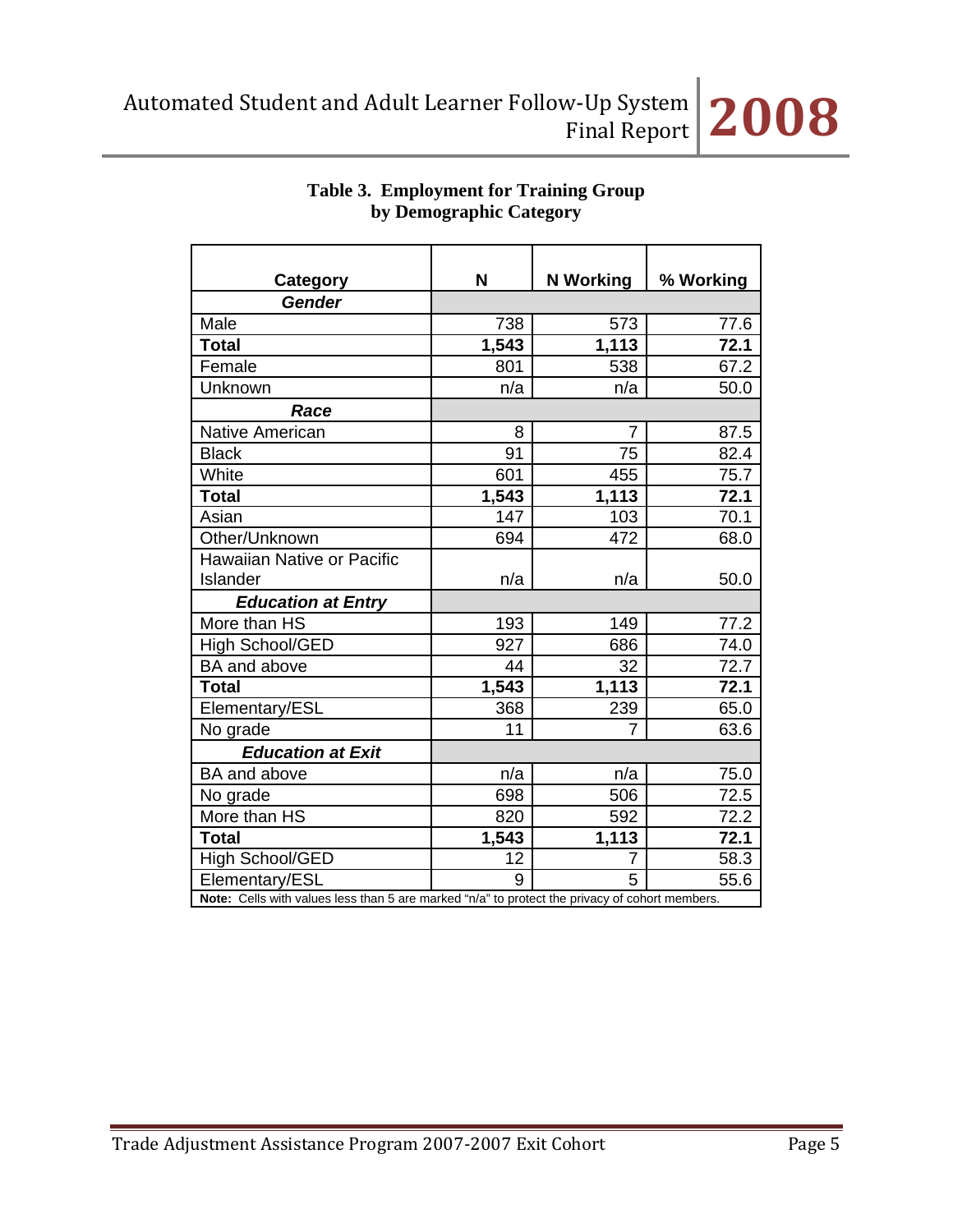Table 4 shows median quarterly earnings for participants in the Training group by various demographic categories. Males had a median quarterly earnings figure of \$5,866. Asians had the highest median wage among racial sub-groups at \$6,097 in 4Q2007. Possessing a BA or above upon program entry seems to be the most important demographic characteristic in terms of income, as those participants had median earnings of \$9,079 in the target quarter. The earnings figures by education at exit are included in this table, although the figures seem incongruous with the remainder of the table. This is most likely due to poor data quality (as evidenced by the overwhelming number of participants in the "Unknown" category) in this record field.

|                            |                                                                                                |                  | <b>Median</b>                |  |  |
|----------------------------|------------------------------------------------------------------------------------------------|------------------|------------------------------|--|--|
|                            | N                                                                                              | <b>N</b> Working | Quarterly<br><b>Earnings</b> |  |  |
| Category<br><b>Gender</b>  |                                                                                                |                  |                              |  |  |
| Male                       |                                                                                                |                  |                              |  |  |
|                            | 738                                                                                            | 573              | \$5,866                      |  |  |
| Unknown                    | n/a                                                                                            | n/a              | \$5,774                      |  |  |
| <b>Total</b>               | 1,543                                                                                          | 1,113            | \$4,870                      |  |  |
| Female                     | 801                                                                                            | 538              | \$3,978                      |  |  |
| Race                       |                                                                                                |                  |                              |  |  |
| Hawaiian Native or Pacific |                                                                                                |                  |                              |  |  |
| Islander                   | n/a                                                                                            | n/a              | \$6,466                      |  |  |
| Asian                      | 147                                                                                            | 103              | \$6,097                      |  |  |
| <b>Black</b>               | 91                                                                                             | 75               | \$5,856                      |  |  |
| White                      | 601                                                                                            | 455              | \$5,205                      |  |  |
| <b>Total</b>               | 1,543                                                                                          | 1,113            | \$4,870                      |  |  |
| Unknown                    | 694                                                                                            | 472              | \$4,251                      |  |  |
| <b>Native American</b>     | 8                                                                                              | 7                | \$3,699                      |  |  |
| <b>Education at Entry</b>  |                                                                                                |                  |                              |  |  |
| BA and above               | 44                                                                                             | 32               | \$9,079                      |  |  |
| More than HS               | 193                                                                                            | 149              | \$5,686                      |  |  |
| <b>High School/GED</b>     | 927                                                                                            | 686              | \$5,089                      |  |  |
| <b>Total</b>               | 1,543                                                                                          | 1,113            | \$4,870                      |  |  |
| Elementary/ESL             | 368                                                                                            | 239              | \$3,903                      |  |  |
| No grade                   | 11                                                                                             | 7                | \$3,403                      |  |  |
| <b>Education at Exit</b>   |                                                                                                |                  |                              |  |  |
| BA and above               | n/a                                                                                            | n/a              | \$7,918                      |  |  |
| No grade                   | 698                                                                                            | 506              | \$5,619                      |  |  |
| <b>Total</b>               | 1,543                                                                                          | 1,113            | \$4,870                      |  |  |
| More than HS               | 820                                                                                            | 592              | \$4,532                      |  |  |
| High School/GED            | 12                                                                                             | 7                | \$4,369                      |  |  |
| Elementary/ESL             | 9                                                                                              | 5                | \$4,005                      |  |  |
|                            | Note: Cells with values less than 5 are marked "n/a" to protect the privacy of cohort members. |                  |                              |  |  |

## **Table 4. Earnings for Training Group by Demographic Category**

Trade Adjustment Assistance Program 2007-2007 Exit Cohort Page 6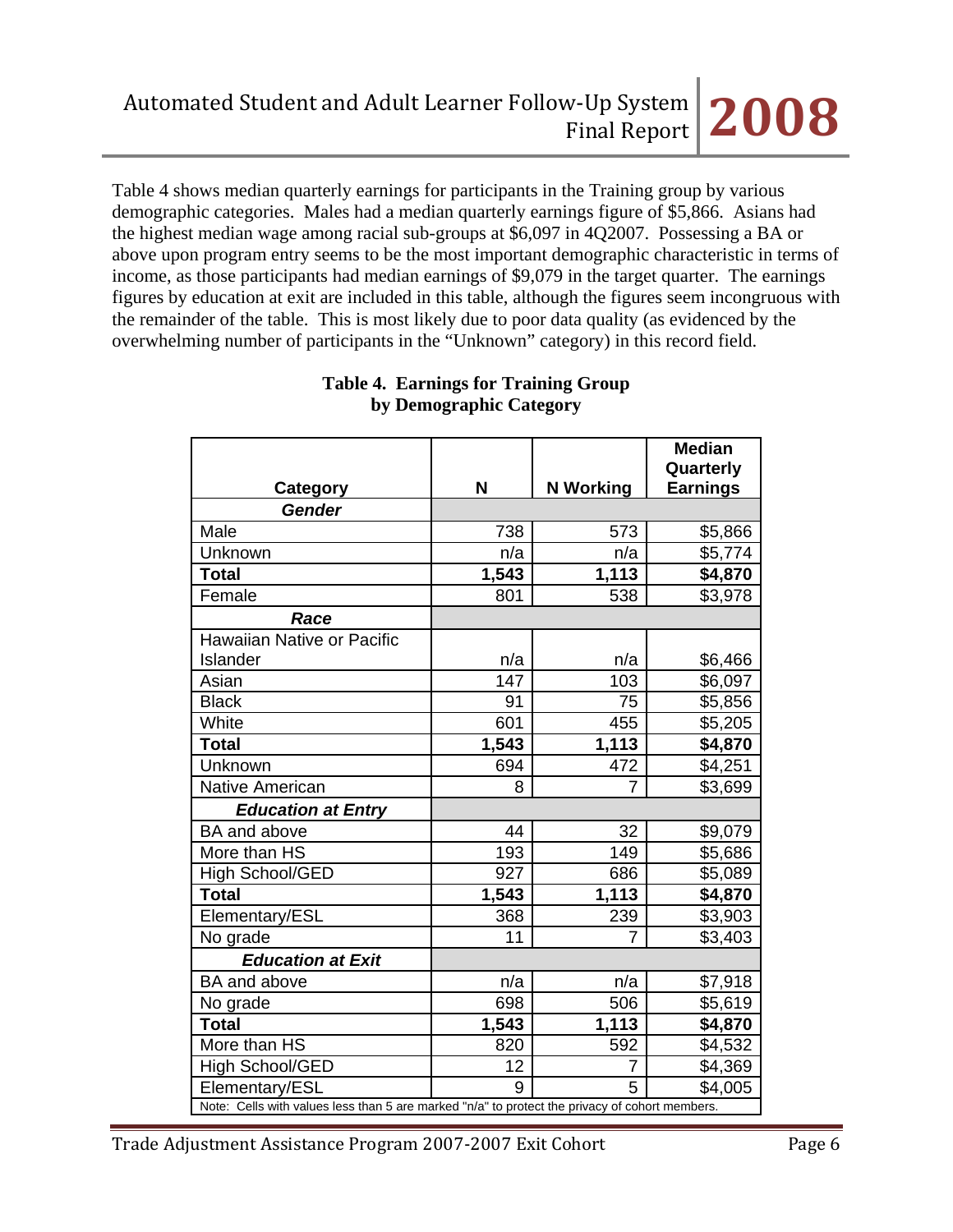TAA participants receiving Occupational/Vocational training had the highest employment among Training Group participants receiving a TAA service in statistically significant numbers, with 72.5 percent employed in 4Q2007 (Table 5). That was the only service group with employment higher than the Training Group total of 72.1 percent employed.

| <b>TAA Service</b>                                                                                | N     | N<br>Working | ℅<br>Working |
|---------------------------------------------------------------------------------------------------|-------|--------------|--------------|
| Occupational/Vocational                                                                           | 1,432 | 1,038        | 72.5         |
| <b>Total</b>                                                                                      | 1,543 | 1,113        | 72.1         |
| <b>ESL</b>                                                                                        | 79    | 55           | 69.6         |
| <b>Basic Education Skill</b>                                                                      | 21    | 14           | 66.7         |
| <b>Job Search</b>                                                                                 | 10    | 6            | 60.0         |
| <b>ES Participants</b>                                                                            | n/a   | n/a          | n/a          |
| Note: Cells with values less than 5 are marked "n/a" to protect the privacy of<br>cohort members. |       |              |              |

|  | Table 5. Employment for Training Group by TAA Service |  |  |  |
|--|-------------------------------------------------------|--|--|--|
|--|-------------------------------------------------------|--|--|--|

Training Group participants receiving Occupational/Vocational training had median quarterly earnings of \$4,799 in 4Q2007. Participants receiving the Job Search service had the highest median earnings with \$12,614.

| <b>TAA Service</b>                                                                                | N     | N<br>Working | <b>Median</b><br><b>Earnings</b> |
|---------------------------------------------------------------------------------------------------|-------|--------------|----------------------------------|
| Job Search                                                                                        | 10    | 6            | \$12,614                         |
| <b>ESL</b>                                                                                        | 79    | 55           | \$6,000                          |
| <b>Total</b>                                                                                      | 1,543 | 1,113        | \$4,870                          |
| Occupational/Vocational                                                                           | 1,432 | 1,038        | \$4,799                          |
| <b>Basic Education Skill</b>                                                                      | 21    | 14           | \$3,844                          |
| <b>ES Participants</b>                                                                            | n/a   | n/a          | n/a                              |
| Note: Cells with values less than 5 are marked "n/a" to protect the privacy of<br>cohort members. |       |              |                                  |

**Table 6. Earnings for Training Group by TAA Service**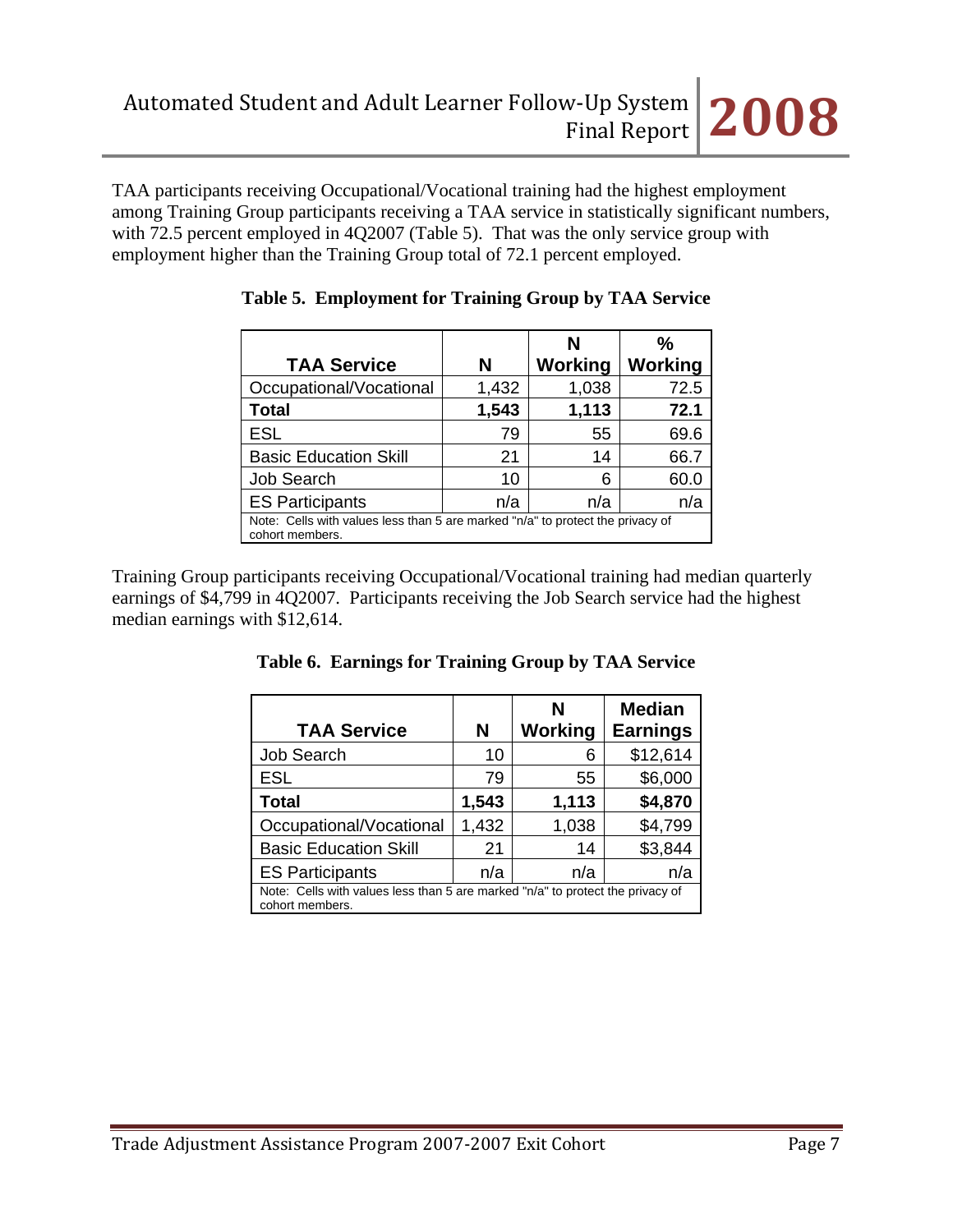Table 7 shows employment for Training Group participants by LWDA. None of the eight LWDAs with total employment had enough participants to be able to be displayed. Capital Area LWDA had the second-highest employment for the period with 93.3 percent employed. The largest number of participants came from the Upper Rio Grande LWDA, and they had employment of 69.6 percent, which was below the cohort total of 72.1 percent.

|                                                                                                   |       | N              | $\frac{0}{0}$  |
|---------------------------------------------------------------------------------------------------|-------|----------------|----------------|
| <b>LWDA</b>                                                                                       | N     | <b>Working</b> | <b>Working</b> |
| <b>South Plains</b>                                                                               | n/a   | n/a            | 100.0          |
| North Texas                                                                                       | n/a   | n/a            | 100.0          |
| Permian Basin                                                                                     | n/a   | n/a            | 100.0          |
| <b>Brazos Valley</b>                                                                              | n/a   | n/a            | 100.0          |
| Panhandle                                                                                         | n/a   | n/a            | 100.0          |
| <b>Central Texas</b>                                                                              | n/a   | n/a            | 100.0          |
| <b>North East Texas</b>                                                                           | n/a   | n/a            | 100.0          |
| Texoma                                                                                            | n/a   | n/a            | 100.0          |
| Capital Area                                                                                      | 15    | 14             | 93.3           |
| <b>East Texas</b>                                                                                 | 18    | 16             | 88.9           |
| <b>Rural Capital</b>                                                                              | 26    | 22             | 84.6           |
| <b>Gulf Coast</b>                                                                                 | 24    | 20             | 83.3           |
| <b>Heart of Texas</b>                                                                             | 35    | 29             | 82.9           |
| <b>North Central</b>                                                                              | 44    | 35             | 79.6           |
| Concho Valley                                                                                     | 19    | 15             | 79.0           |
| <b>Dallas</b>                                                                                     | 46    | 36             | 78.3           |
| <b>Tarrant County</b>                                                                             | 194   | 151            | 77.8           |
| <b>Total</b>                                                                                      | 1,543 | 1,113          | 72.1           |
| Lower Rio Grande Valley                                                                           | 21    | 15             | 71.4           |
| <b>Upper Rio Grande</b>                                                                           | 1,003 | 698            | 69.6           |
| Deep East Texas                                                                                   | 16    | 11             | 68.8           |
| South East Texas                                                                                  | 6     | n/a            | 66.7           |
| Alamo                                                                                             | 25    | 16             | 64.0           |
| <b>Cameron County</b>                                                                             | 13    | 8              | 61.5           |
| <b>West Central</b>                                                                               | n/a   | n/a            | 50.0           |
| Unknown                                                                                           | 21    | 7              | 33.3           |
| Note: Cells with values less than 5 are marked "n/a" to protect the privacy of cohort<br>members. |       |                |                |

# **Table 7. Employment for Training Group by LWDA**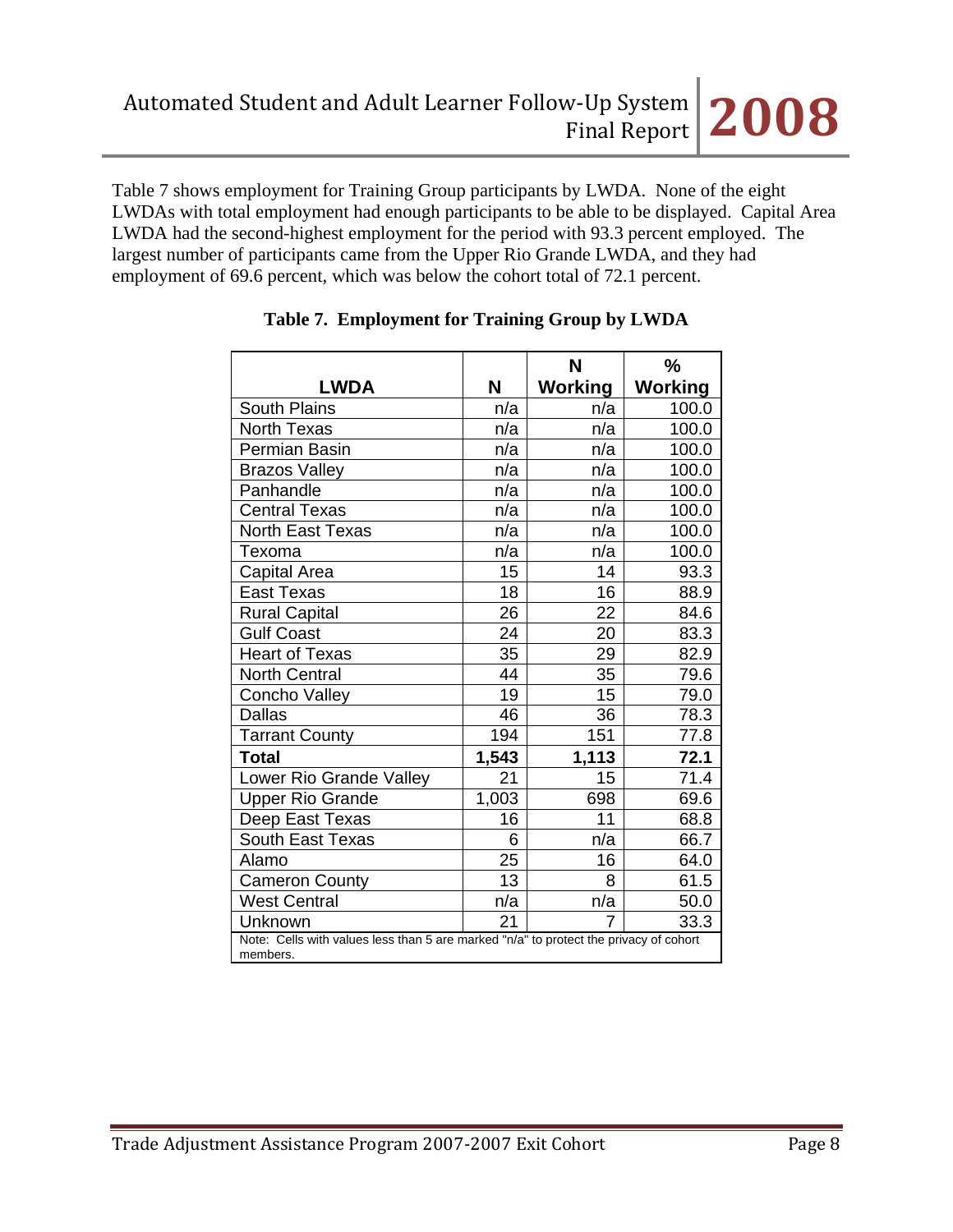Excluding unknown LWDAs and those with too few participants, participants from the Gulf Coast LWDA had the highest median quarterly earnings in 4Q2007 with \$8,903 (Table 8). They were followed by Deep East Texas LWDA with median quarterly earnings of \$7,862. The Upper Rio Grande LWDA had median quarterly earnings of \$4,239.

|                         |                                                                                       | N       | <b>Median</b>   |  |  |
|-------------------------|---------------------------------------------------------------------------------------|---------|-----------------|--|--|
| <b>LWDA</b>             | N                                                                                     | Working | <b>Earnings</b> |  |  |
| Panhandle               | n/a                                                                                   | n/a     | \$14,553        |  |  |
| Permian Basin           | n/a                                                                                   | n/a     | \$14,116        |  |  |
| <b>Central Texas</b>    | n/a                                                                                   | n/a     | \$11,885        |  |  |
| North Texas             | n/a                                                                                   | n/a     | \$11,869        |  |  |
| Unknown                 | 21                                                                                    | 7       | \$11,667        |  |  |
| <b>South Plains</b>     | n/a                                                                                   | n/a     | \$11,338        |  |  |
| <b>Gulf Coast</b>       | 24                                                                                    | 20      | \$8,903         |  |  |
| South East Texas        | 6                                                                                     | n/a     | \$8,625         |  |  |
| Deep East Texas         | 16                                                                                    | 11      | \$7,862         |  |  |
| Texoma                  | n/a                                                                                   | n/a     | \$7,766         |  |  |
| <b>North East Texas</b> | n/a                                                                                   | n/a     | \$7,369         |  |  |
| <b>North Central</b>    | 44                                                                                    | 35      | \$7,221         |  |  |
| <b>Heart of Texas</b>   | 35                                                                                    | 29      | \$6,918         |  |  |
| <b>Rural Capital</b>    | 26                                                                                    | 22      | \$6,451         |  |  |
| Capital Area            | 15                                                                                    | 14      | \$6,323         |  |  |
| <b>East Texas</b>       | 18                                                                                    | 16      | \$6,322         |  |  |
| <b>Dallas</b>           | 46                                                                                    | 36      | \$6,302         |  |  |
| <b>Brazos Valley</b>    | n/a                                                                                   | n/a     | \$6,137         |  |  |
| <b>Tarrant County</b>   | 194                                                                                   | 151     | \$6,050         |  |  |
| Alamo                   | 25                                                                                    | 16      | \$5,969         |  |  |
| Lower Rio Grande Valley | 21                                                                                    | 15      | \$5,205         |  |  |
| <b>Total</b>            | 1,543                                                                                 | 1,113   | \$4,870         |  |  |
| <b>Cameron County</b>   | 13                                                                                    | 8       | \$4,833         |  |  |
| Concho Valley           | 19                                                                                    | 15      | \$4,522         |  |  |
| <b>Upper Rio Grande</b> | 1,003                                                                                 | 698     | \$4,239         |  |  |
| <b>West Central</b>     | n/a                                                                                   | n/a     | \$4,084         |  |  |
| members.                | Note: Cells with values less than 5 are marked "n/a" to protect the privacy of cohort |         |                 |  |  |

# **Table 8. Earnings for Training Group by LWDA**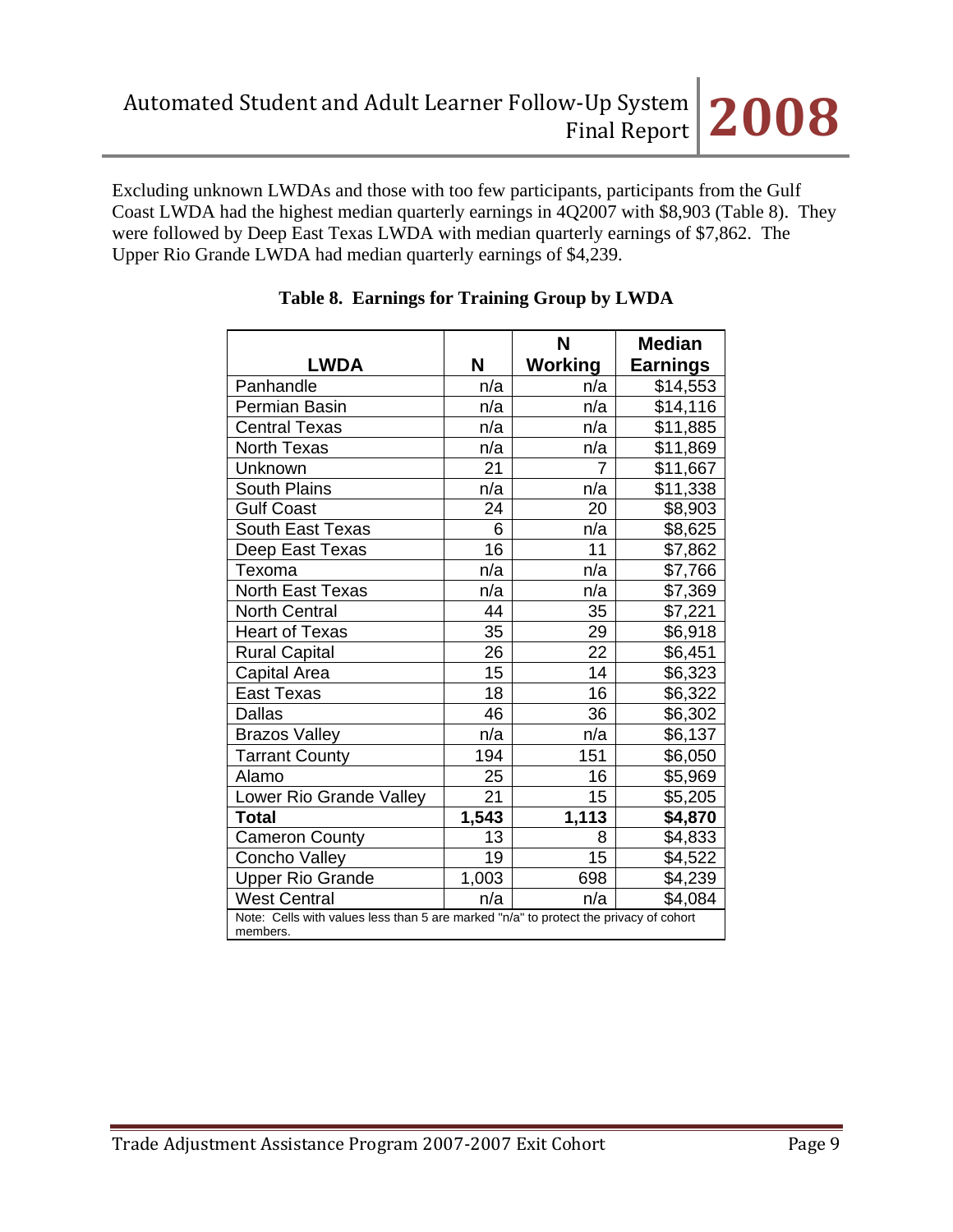# Final Report **2008**

Table 9 shows the top 10 industries of employment for all training participants employed in the target quarter. Employment Services was the most common industry sector of employment, followed by Elementary and Secondary Schools, and Support Activities for Mining. Employment Services usually include temporary employment agencies that many employers use to find workers to try out first before hiring permanently. Employers also use Temporary Employment Agencies to augment staff during high demand periods without being saddled with paying benefits for permanent staff. We expect individuals who are continuously employed over the study period to move out of temporary employment and into an industry sector with longer term employment. Individuals working in the Support Activities for Mining industry sector posted the highest median earnings at \$14,433. The General Medical and Surgical Hospitals industry sector had the second highest median earnings at \$7,433.

| <b>Industry of Employment</b>           | N<br>Working | <b>Median</b><br><b>Earnings</b> | <b>NAICS</b><br>Code |
|-----------------------------------------|--------------|----------------------------------|----------------------|
| <b>Employment Services</b>              | 165          | \$3,949                          | 5613                 |
| <b>Elementary and Secondary Schools</b> | 50           | \$4,309                          | 6111                 |
| <b>Support Activities for Mining</b>    | 42           | \$14,433                         | 2131                 |
| <b>Building Equipment Contractors</b>   | 39           | \$5,200                          | 2382                 |
| <b>Offices of Physicians</b>            | 30           | \$4,403                          | 6211                 |
| <b>General Freight Trucking</b>         | 27           | \$6,441                          | 4841                 |
| Data Processing, Hosting, and           |              |                                  |                      |
| <b>Related Services</b>                 | 24           | \$3,667                          | 5182                 |
| <b>General Medical and Surgical</b>     |              |                                  |                      |
| Hospitals                               | 24           | \$7,433                          | 6221                 |
| <b>Other General Merchandise Stores</b> | 22           | \$4,158                          | 4529                 |
| <b>Home Health Care Services</b>        | 22           | \$2,260                          | 6216                 |

# **Table 9. Top 10 Industries of Employment for Training Group by 4-Digit NAICS Code**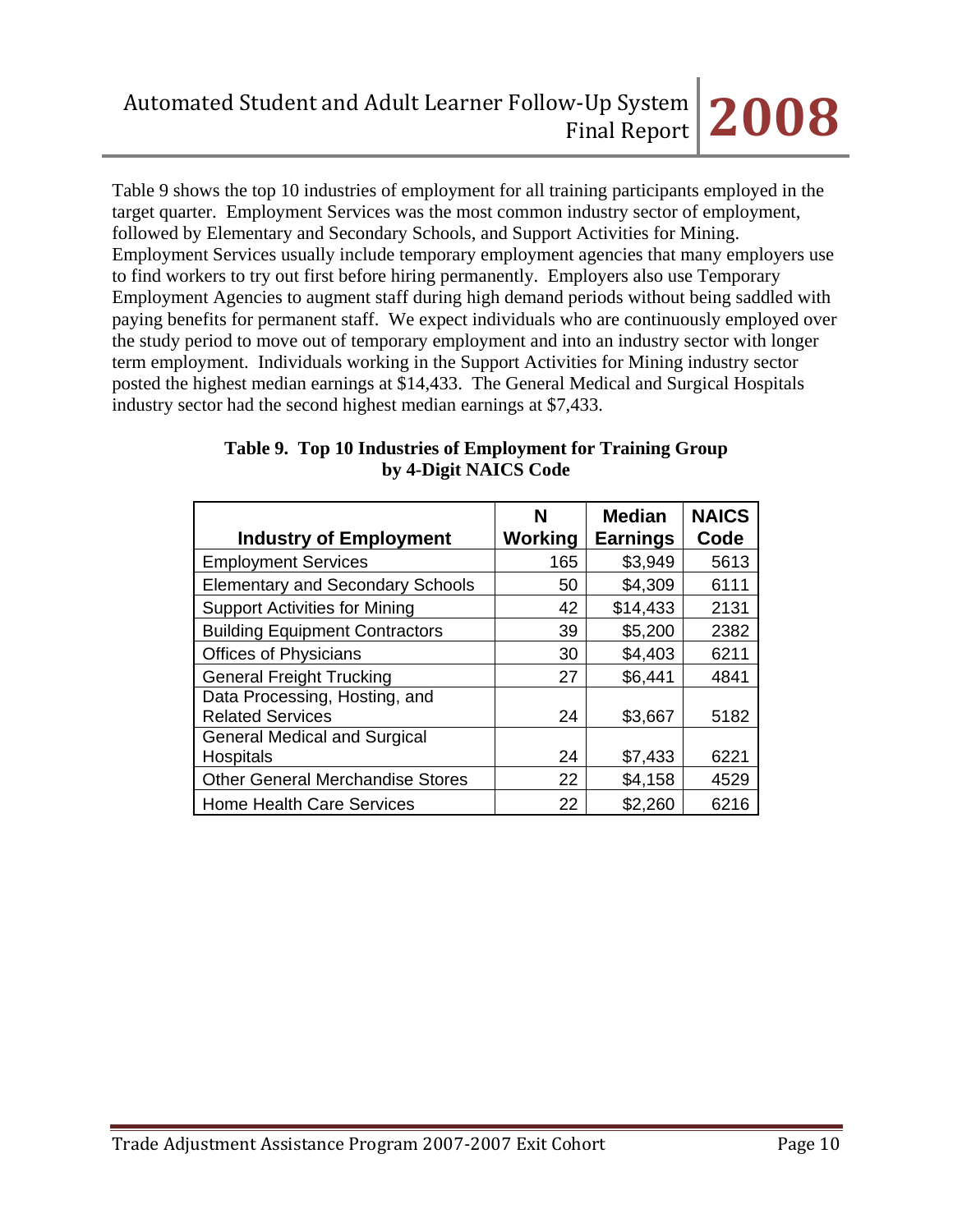Table 10 shows the ten higher education institutions with the most TAA program Training participants enrolled in the Fall of 2008. The El Paso Community College District had the largest number of program participants enrolled. Overall, only 3.1 percent of the cohort was found enrolled in higher education in 2008.

| <b>Institution</b>                                                                              | N   | $%$ of<br>All<br><b>Enrolled</b> | $%$ of<br><b>Cohort</b> |
|-------------------------------------------------------------------------------------------------|-----|----------------------------------|-------------------------|
| El Paso Community College District                                                              | 27  | 44.3                             | 1.8                     |
| <b>McLennan Community College</b>                                                               | n/a | 6.6                              | 0.3                     |
| <b>DCCCD Eastfield College</b>                                                                  | n/a | 4.9                              | 0.2                     |
| <b>Tarrant County Community College - South Campus</b>                                          | n/a | 4.9                              | 0.2                     |
| <b>Hill College</b>                                                                             | n/a | 3.3                              | 0.1                     |
| <b>Howard College</b>                                                                           | n/a | 3.3                              | 0.1                     |
| Kilgore College                                                                                 | n/a | 3.3                              | 0.1                     |
| Navarro College                                                                                 | n/a | 3.3                              | 0.1                     |
| University of Texas at El Paso                                                                  | n/a | 3.3 <sub>2</sub>                 | 0.1                     |
| <b>Austin Community College</b>                                                                 | n/a | 3.3 <sub>2</sub>                 | 0.1                     |
| Note: Colle with values loss than $5$ are marked "n/a" to protect the privacy of schort mombers |     |                                  |                         |

### **Table 10. Top 10 Higher Education Institutions, All TAA Training Participants Enrolled in Fall 2008**

Note: Cells with values less than 5 are marked "n/a" to protect the privacy of cohort members.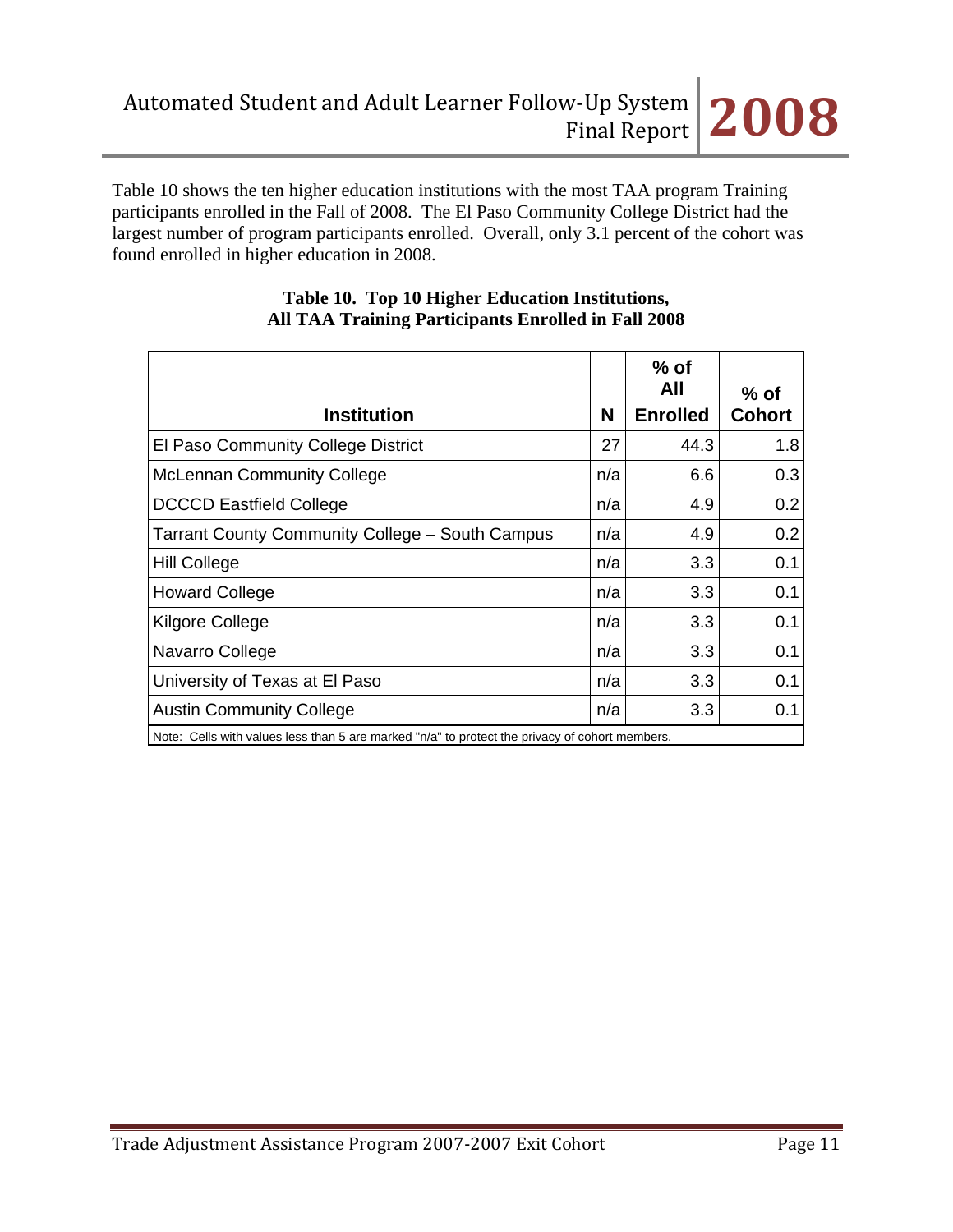Table 11 shows the ten programs of instruction with the most TAA Training participants enrolled in Fall 2008, by Classification of Instructional Program (CIP) title. We see the majority of enrollees were found enrolled in Liberal Arts and Sciences/Liberal Studies. This really is not indicative of anything, and that CIP title is generally used as a "catch-all" for people who have not decided on a specific liberal arts major.

| <b>CIP Title</b>                                                                                                       | N   | $%$ of<br>All<br><b>Enrolled</b> | $%$ of<br><b>Cohort</b> |
|------------------------------------------------------------------------------------------------------------------------|-----|----------------------------------|-------------------------|
| Liberal Arts and Sciences/Liberal Studies                                                                              | 15  | 24.6                             | 1.0                     |
| Multi-/Interdisciplinary Studies, Other                                                                                | n/a | 6.6                              | 0.3                     |
| Communication Studies/Speech Communication and Rhetoric                                                                | n/a | 3.3                              | 0.1                     |
| Computer and Information Sciences, General                                                                             | n/a | 3.3                              | 0.1                     |
| Drafting and Design Technology/Technician, General                                                                     | n/a | 3.3                              | 0.1                     |
| <b>Child Development</b>                                                                                               | n/a | 3.3                              | 0.1                     |
| <b>General Studies</b>                                                                                                 | n/a | 3.3                              | 0.1                     |
| Heating, Air Conditioning, Ventilation and Refrigeration Maintenance<br>Technology/Technician (HAC, HACR, HVAC, HVACR) | n/a | 3.3                              | 0.1                     |
| Licensed Practical /Vocational Nurse Training (LPN, LVN, Cert, Dipl, AAS)                                              | n/a | 3.3                              | 0.1                     |
| Business/Commerce, General                                                                                             | n/a | 3.3                              | 0.1                     |
| Note: Cells with values less than 5 are marked "n/a" to protect the privacy of cohort members.                         |     |                                  |                         |

### **Table 11. Top 10 CIP Titles for All TAA Training Program Participants Enrolled in Fall 2008**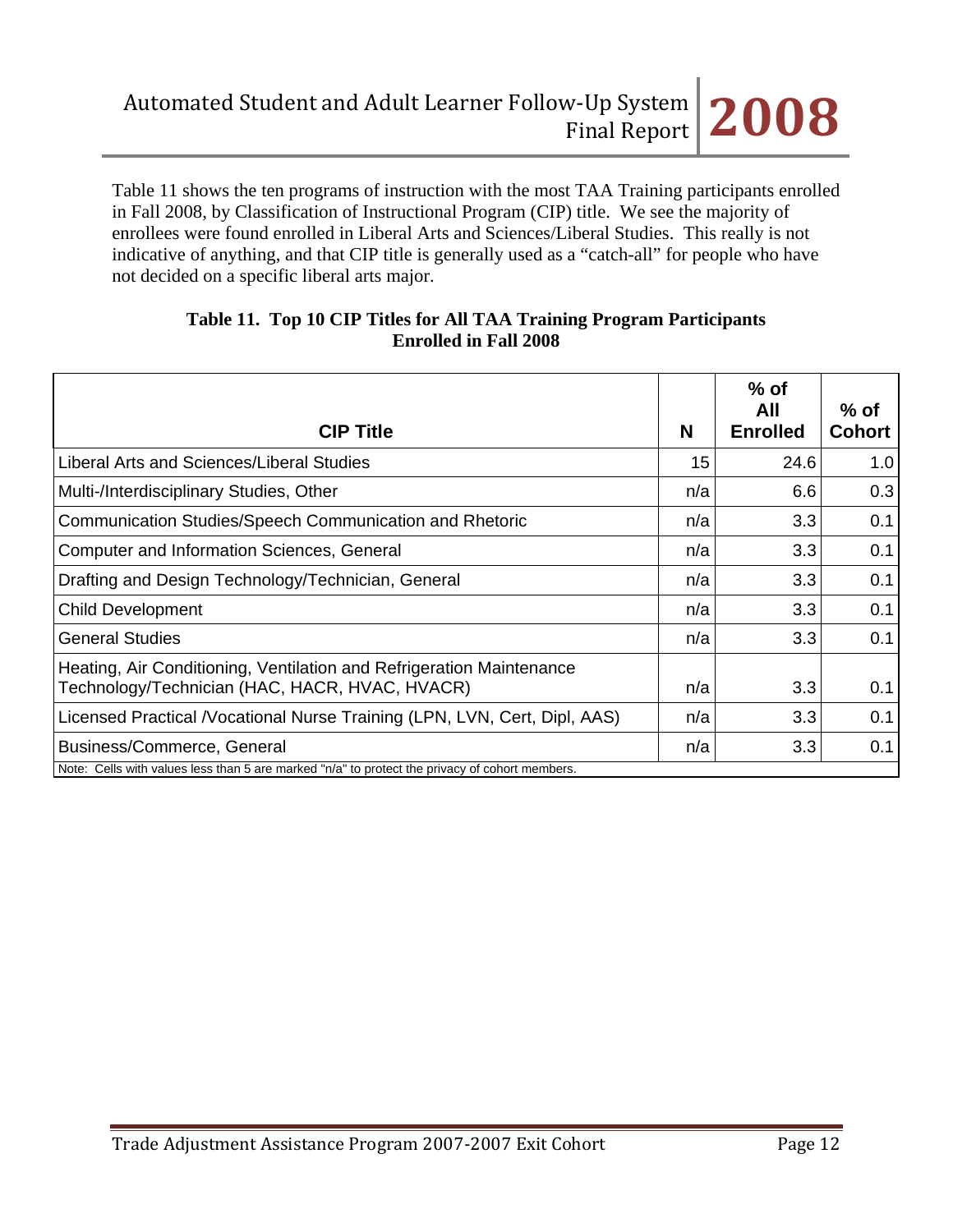# **Appendix A**

# **Description of Trade Services and Benefits for Trade-certified Workers**

**Training assistance** can be provided to Trade-certified workers when no suitable work is available within their local commuting area. Training opportunities include on-the-job training (OJT), vocational or technical training, customized training, and remedial education as part of an occupational training program. Generally, participants must complete training programs within 104 weeks. Up to 26 weeks of training can be added if remedial education is necessary to complete occupational training. The training provides job skills that participants need to obtain employment in high-growth, high-demand occupations, such as computer-related occupations, accounting clerk positions, nursing and other health and dental service occupations, computerassisted drafting, general clerical positions, heating and air conditioning repair, electronics, pharmacy technology, various machine repair positions, and truck driving.

**Job search allowances** cover the expenses participants incur in seeking employment outside their normal commuting area. Participants may receive up to 90 percent of necessary transportation and living expenses (with a maximum of \$1,250) while searching for such employment.

**Relocation allowances** pay 90 percent of the reasonable and necessary expenses of moving participants, their families, and their household goods to a new location, if participants obtain employment outside their normal commuting area. As part of their relocation allowance, participants may receive a lump sum payment equal to three times their former average weekly wage (with a maximum of \$1,250) to pay deposits and help them get settled.

**Weekly income support benefits** (Trade Readjustment Allowances) may be paid to eligible participants after they exhaust their state UI benefits. The income provides financial support to participants and their families while the participants are in a TAA-approved training program. Although TRA payments are intended to help assist individuals enrolled in approved training programs, in some cases the training requirement can be waived (e.g., where training is not feasible). The amount of the income support payments is typically the same as the participant's UI payments; however, these benefits are not UI, are not charged against the employer's accounts, and do not affect the employer's UI tax rates. The total length of time a participant can receive weekly benefits, including UI and TRA, generally cannot exceed two years. In cases where a participant needs remedial training to enroll in occupational training or become job ready, benefits may be extended.

**Health Coverage Tax Credit** (HCTC) pays 65 percent of the cost of health insurance premiums for health coverage under the Consolidated Omnibus Budget Reconciliation Act—COBRA—of 1985 or other qualified health insurance plans. An individual must be eligible for TRA payments to be eligible for HCTC.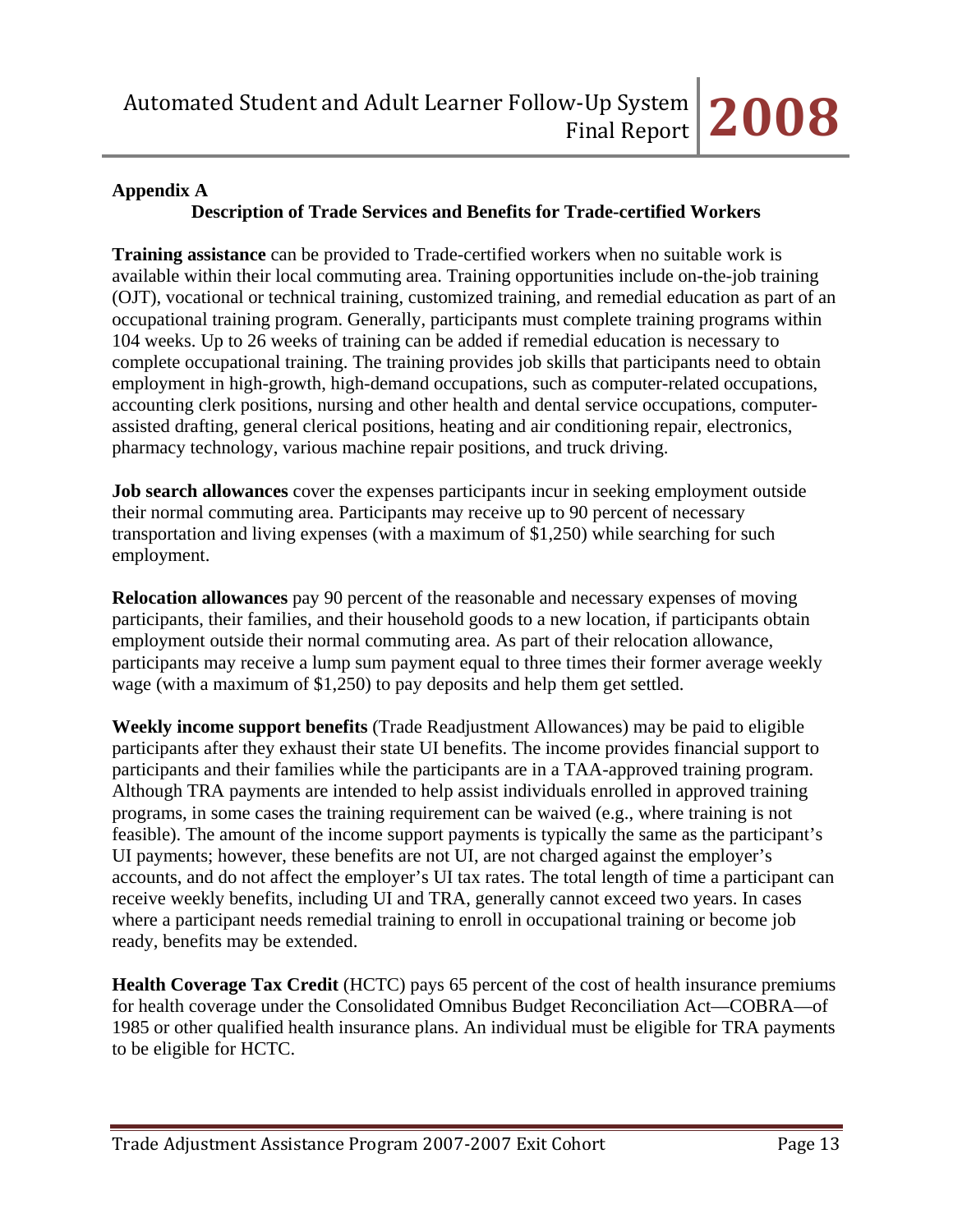**Alternative Trade Adjustment Assistance (ATAA)** pays a 50 percent pay differential, based on the worker's prior and current wages, to older Trade-certified workers who find employment within 26 weeks of being laid off.

## **Description of Service Delivery for Trade-certified Workers**

Service delivery begins when an employer provides notice of an impending layoff or plant closure, when TWC staff receives notification of an event by other means, or when a Trade petition is filed. The Board in the affected area provides Rapid Response services by meeting with the employer to arrange early intervention reemployment services for affected workers. The Board and Texas Workforce Center staff members provide the employer and employees with information about workforce services, including Trade services.

Rapid Response early intervention services provide immediate aid to potentially dislocated workers affected by plant closings and large layoffs. The objective is to help these workers find reemployment as quickly as possible, often before their last day of work. Trade-certified workers also may be notified of possible eligibility for services by individual mail-outs in English and Spanish, press releases, or notices published in newspapers announcing Trade certifications.

During the Rapid Response effort, Texas Workforce Center staff conducts employee orientations and seminars concerning job search skills, stress management, financial management, and local labor market information. Activities such as local job fairs and job referrals also occur. If workers have been certified under a Trade petition by DOL, or if a certification will likely occur, orientations and assistance include information about Trade services and benefits. Providing this information to employees during Rapid Response activities helps to ensure that Trade-certified workers apply for services and file for benefits as early as possible to meet the TRA benefit eligibility timelines. Following job separation, Trade-certified workers can access WorkInTexas.com to find jobs that match their skills and experience, or they can receive staffassisted job search services through a Texas Workforce Center.

Through co-enrollment in WIA Dislocated Worker services, Trade-certified workers can receive thorough assessment services. If a Trade-certified worker lacks the job skills required to secure suitable employment, he or she can receive occupational training to prepare for a high-growth, high-demand occupation. Board-approved vendors can provide occupational training, or occupational training can be provided through customized training or OJT with an employer. Texas Workforce Center staff continues to work with participants while they are in training. TWC continuously stresses the need for training that integrates occupational job skills with the necessary basic education and language skills required for the occupation. While in training, the participant can file claims for weekly support payments through TWC's UI system.

Not all workers covered under a Trade certification request services. Many workers who are potentially eligible for Trade services and benefits find reemployment quickly, take advantage of retirement options or transfers within a company, or become self-employed.